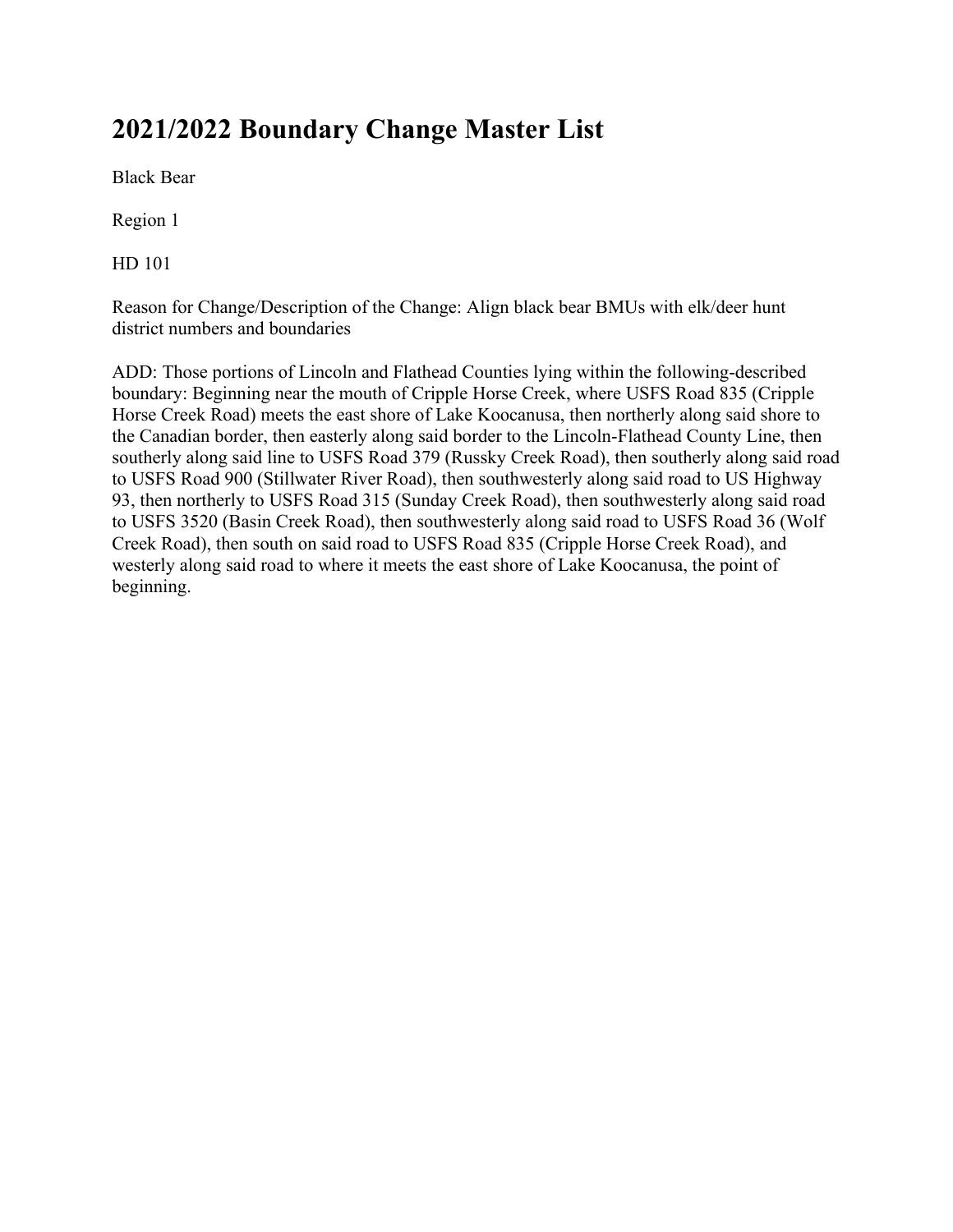HD 102 (eliminate BMU)

Reason for Change/Description of the Change:

REMOVE: Those portions of Lincoln and Flathead Counties lying within the following described boundary: Beginning where the east shore of Lake Koocanusa meets the Canadian border, then southerly along said shore to Libby Dam and Kootenai River, then southerly along the east shore of the Kootenai River to USFS Road 763 (Fisher River Road), the southerly along said road to USFS Road 36 (Wolf Creek Road), then easterly and northerly along said road to USFS Road 113 (Brush Creek Divide Road), then easterly along said road to the divide between Brush Creek and Sheppard Creek, then southerly along said divide through Tepee Mtn., Sanders Mtn., Grubb Mtn., and continuing along said divide to Herrig Creek Road, then southerly and easterly along said road to USFS Road 543 (Little Bitterroot Lake Road), then southerly along said road to US Highway 2, then easterly along said highway to US Highway 93, then northerly along said highway to the Canadian border, then westerly along said border to the east shore of Lake Koocanusa, the point of beginning.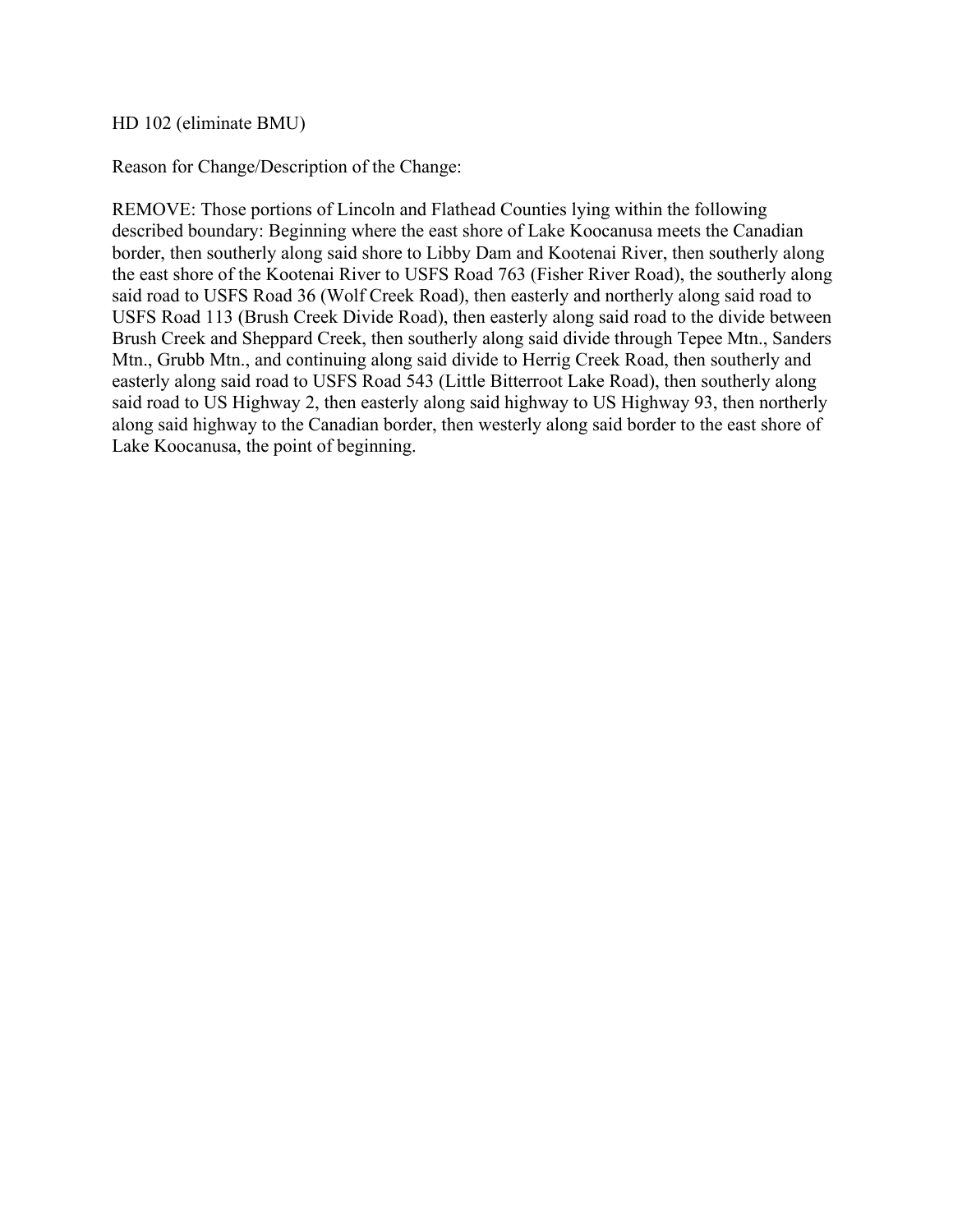Reason for Change/Description of the Change: Align bear BMUs with elk/deer district numbers and boundaries.

FROM: Those portions of Lincoln and Flathead Counties lying within the following described boundary: Beginning where US Highway 93 meets the Canadian border, then southerly along said highway to State Route 40, then easterly along said route and US Highway 2 to the Flathead River, then northerly along said river to the mouth of the North Fork of the Flathead River, then northerly along said river to the Canadian border, then westerly along said border to US Highway 93, the point of beginning.

TO: Those portions of Lincoln and Flathead Counties lying within the following-described boundary: Beginning where State Route 37 crosses the south shore of the Kootenai River at Libby, then southerly along said route to US Highway 2 in Libby, then southerly and easterly along said highway to the junction of West Spring Creek Road, then north on said road to Farmto-Market Road, then north on said road to the junction of US Hwy 93, then north along US Hwy 93 to USFS Road 315 (Sunday Creek Road), then southwesterly along said road to USFS Road 3520 (Basin Creek Road), then southwesterly along said road to USFS Road 36 (Wolf Creek Road), then south on said road to USFS Road 835 (Cripple Horse Road), then westerly along said road to where it meets the east shore of Lake Koocanusa, near the mouth of Cripple Horse Creek, then southerly along said shore to Libby Dam and the east shore of the Kootenai River, then south and west along said shore to State Route 37 Bridge at Libby, the point of beginning¶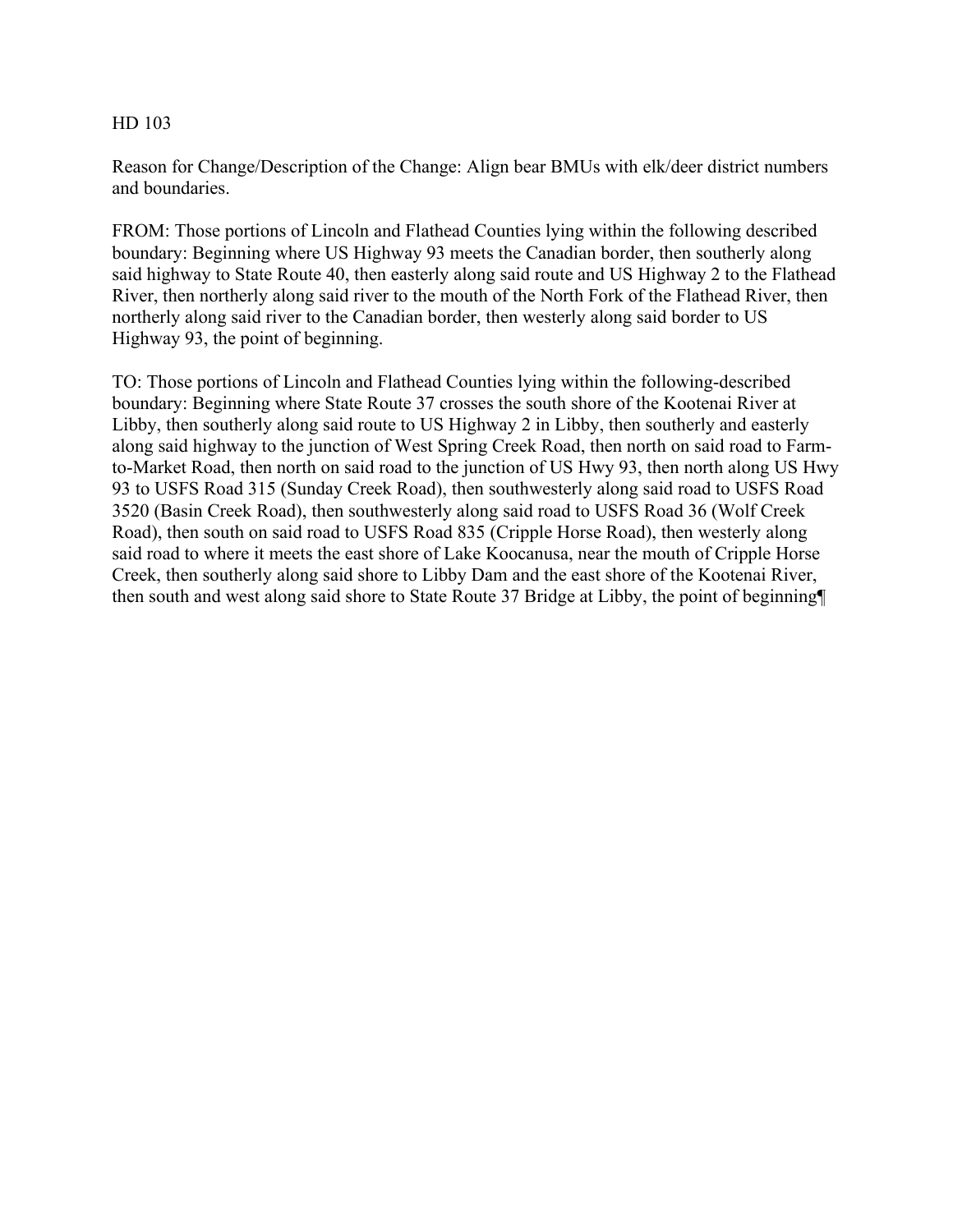Reason for Change/Description of the Change: Align bear BMUs with elk/deer hunt district numbers and boundaries

FROM: Those portions of Lincoln and Sanders Counties lying within the following described boundary: Beginning where the Kootenai River meets the Idaho border, then easterly along the Kootenai River to Highway 37 at Libby, then south on said highway to US Highway 2, then southerly along said highway to USFS Road 4422 (Elk Creek Road), then southerly along said road to USFS Road 516 (Fishtrap Road), then southerly along said road to the Thompson River, then southerly and westerly along said river to State Route 200, then northwesterly along said route to the Idaho border, then north along the said border to the Kootenai River, the point of beginning.

TO: That portion of Lincoln County lying within the following-described boundary: Beginning where the Kootenai River meets the Montana-Idaho border, then south along said border to the Lincoln-Sanders County Line, then easterly along said county through Silver Butte Pass and Willow Creek Pass and continuing easterly, then northerly along said county line (Hydrologic Divide) through Davis Peak, then northerly along said Hydrologic Divide, T26N, R27W, S30, to USFS Road 6769, T26N, R28W, S12, then northeasterly along said road to USFS Road 9991, (the road running on the south side of Middle and Lower Thompson Lakes, also known as the South ACM Road), then northerly along said road to US Highway 2, then westerly and northerly along said highway to State Route 37 in Libby, then north on said route to the south shore of the Kootenai River in Libby, then westerly along said shoreline to the Montana-Idaho Border, the point of beginning.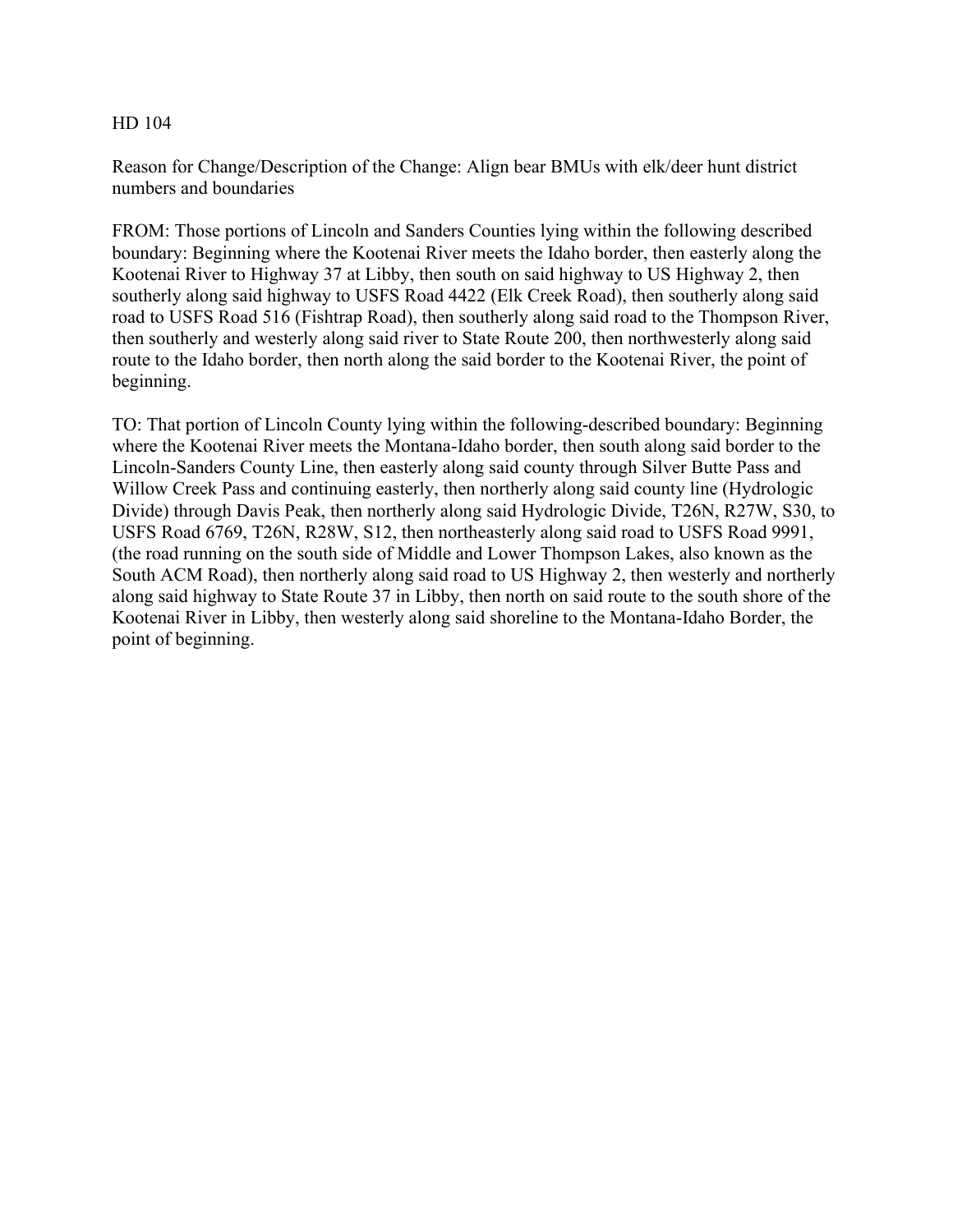## HD 105 (eliminate BMU)

Reason for Change/Description of the Change:

REMOVE: Those portions of Lincoln, Flathead, Sanders and Lake Counties lying within the following described boundaries: Beginning where Highway 37 crosses the Kootenai River at Libby, then easterly up the Kootenai River to USFS Road 763 (Fisher River Road), then southerly along said road to USFS Road 36 (Wolf Creek Road), then easterly and northerly along said road to USFS Road 113 (Brush Creek Divide Road), then easterly along said road to the divide between Brush Creek and Sheppard Creek, then southerly along said divide through Tepee Mtn., Sanders Mtn., Grubb Mtn., and continuing along said divide to the Herrig Creek Road, then southerly and easterly along said road to USFS Road 543 (Little Bitterroot Lake Road), then southerly along said road to US Highway 2, then easterly along said highway to US Highway 93, then south along said highway to Somers Rest Area and north shore of Flathead Lake, then southerly along the west shore of Flathead Lake to the Flathead Indian Reservation boundary, then west and south along said boundary to State Route 200, then west along said route to the Clarks Fork River, then west along said route to the Thompson River, then northerly along said river to USFS Road 516 (Fishtrap Road), then northerly along said road to USFS Road 4422 (Elk Creek Road), then northerly along said road to US Highway 2, then northerly along said highway to Highway 37 at Libby, then north on said highway to the Kootenai River, the point of beginning.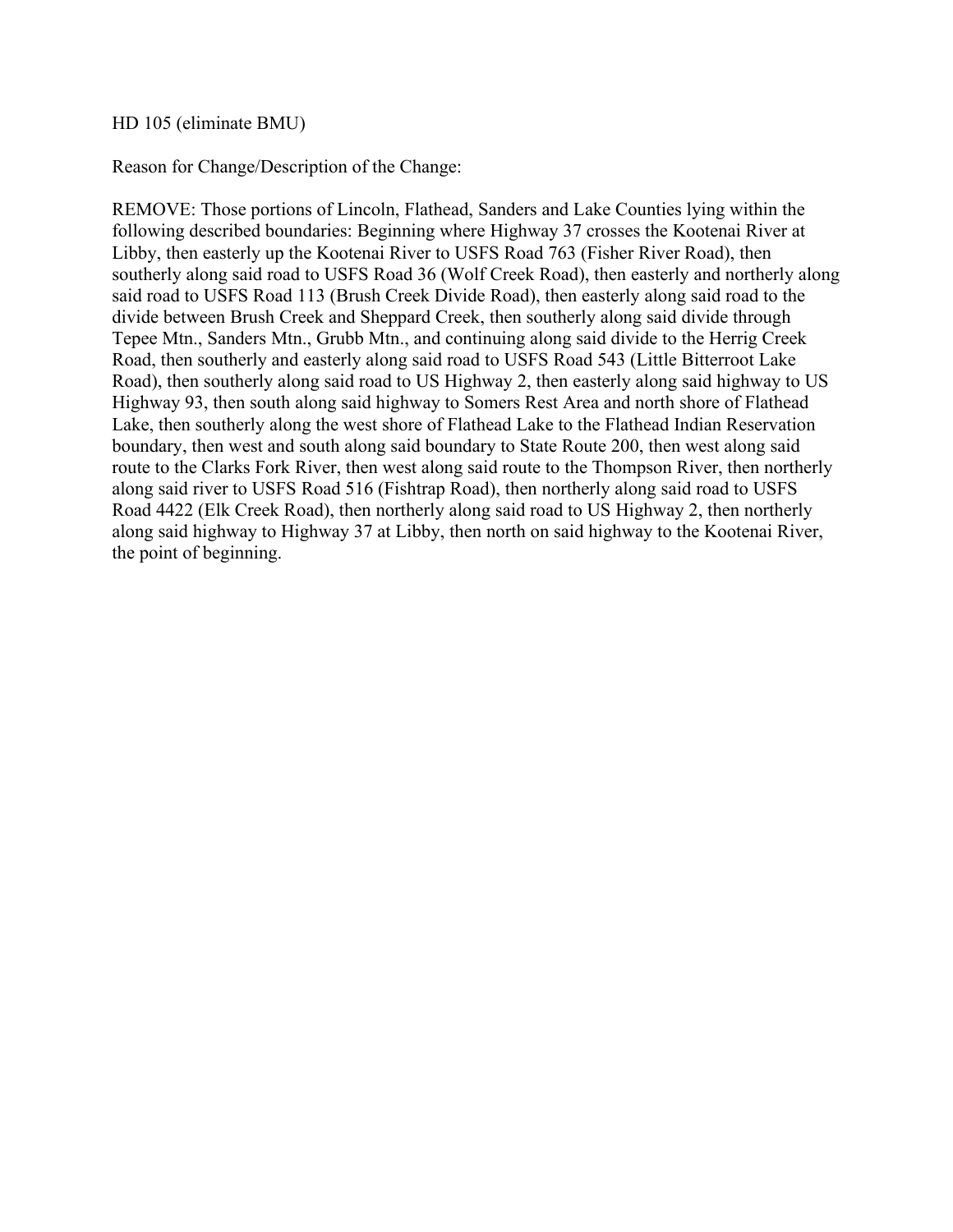#### HD 106 (eliminate BMU)

Reason for Change/Description of the Change:

REMOVE: Those portions of Lake, Flathead and Missoula Counties lying with the following described boundary: Beginning at Somers Rest Area and US Highway 93 on the northwest shore of Flathead Lake, then north along said highway to Highway 40, then east along said highway to the Flathead River, then northerly along said river to the Middle Fork of the Flathead River, then easterly up the said river to Bear Creek, then easterly up said creek to the Continental Divide at Marias Pass, then southerly along said divide to Big Lodge Mountain and USFS Trail 179 (Lodgepole Creek Trail), then down said trail to USFS Trail 154 (Morrison Creek Trail), then south on said trail to USFS Trail 155, then westerly along said trail to USFS Trail 81 (Miners Creek Trail), then southerly on said trail to USFS Trail 43 near Whitcomb Peak, then southeasterly on said trail to USFS Trail 83, then easterly along said trail to USFS Trail 89 (Silvertip Creek Trail), then southerly along said trail to Mid Mountain and USFS Trail 103, the down said trail to the mouth of Mid Creek and across the South Fork of the Flathead, up the main drainage to USFS Trail 107 at the south side of Sarah Peak, then south on said trail to USFS Trail 226, then westerly on said trail to USFS Trail 218, then westerly along said trail to Inspiration Point, then south along the Swan Divide to the Clearwater-Swan Divide (Lolo National Forest boundary) at Wolverine Peak, then southwesterly along said divide to the Flathead Indian Reservation boundary, then northerly along said boundary to the east shore of Flathead Lake, then north and west along said shore to Somers Rest Area and US Highway 93, the point of beginning.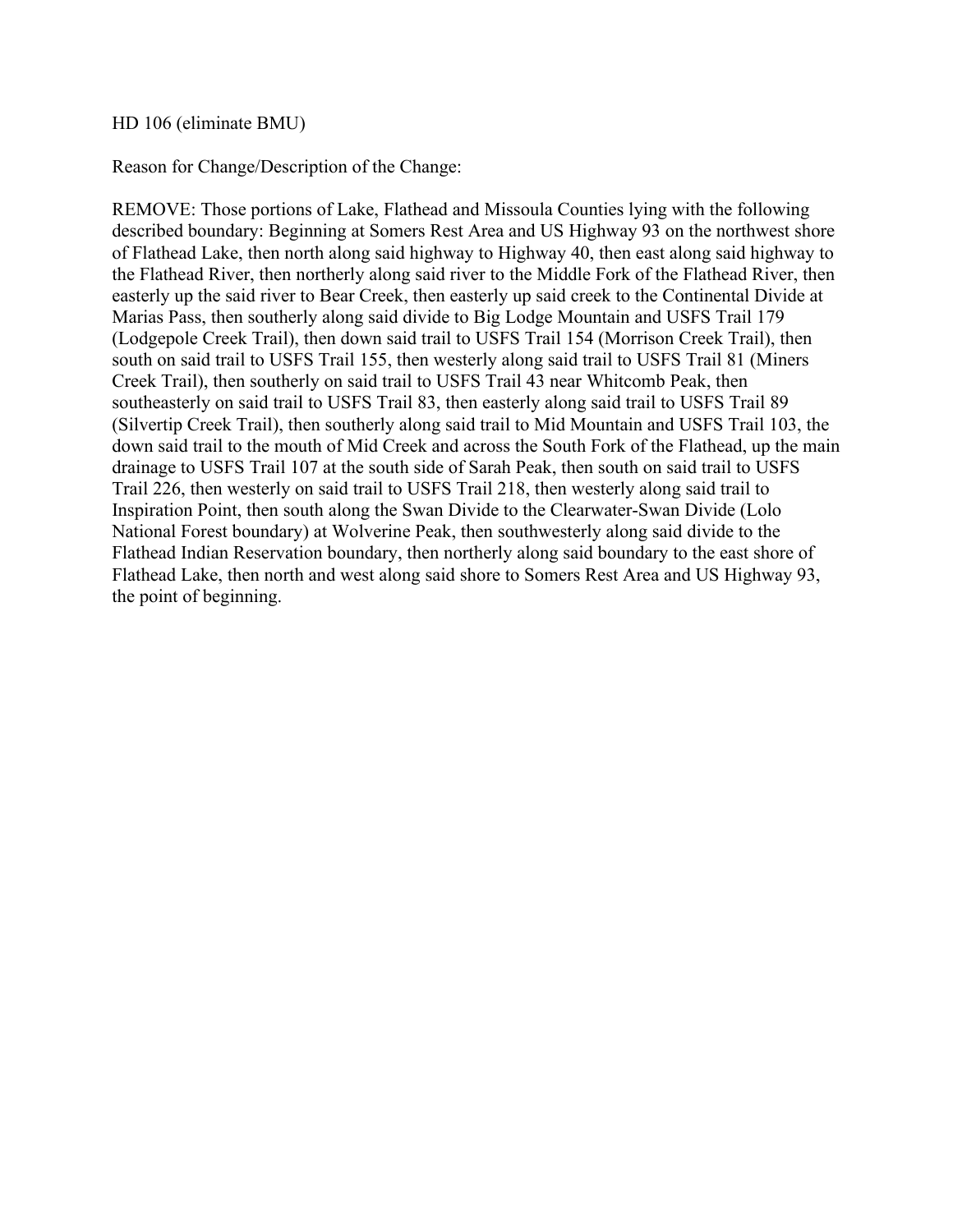# HD 107 (eliminate BMU)

Reason for Change/Description of the Change:

REMOVE: Those portions of Flathead, Lewis and Clark, Missoula and Powell Counties lying within the following described boundary: Beginning on the Continental Divide at Big Lodge Mtn. and USFS Trail 179 (Lodgepole Creek Trail), then down said trail to USFS Trail 154 (Morrison Creek Trail), then south on said trail to USFS Trail 155, then westerly along said trail to USFS Trail 81 (Miner Creek Trail), then southerly on said trail to USFS Trail 43 near Whitcomb Peak, then southeasterly along said trail to USFS Trail 83, then easterly along said trail to USFS Trail 89 (Silvertip Creek Trail), then southerly along said trial to Mid Mountain and USFS Trail 103, then down said trail to the mouth of Mid Creek and across the South Fork of the Flathead, up the main drainage to USFS Trail 107 at the south side of Sarah Peak, then south on said trail to USFS Trail 226, then westerly on said trail to USFS Trail 218, then westerly along said trail to Inspiration Point, then south along the Swan Divide to Wolverine Peak and the Flathead-Lolo National Forest boundary, then south and east along said boundary to the Continental Divide at Triple Divide and Observation Point, then north along Continental Divide to Big Lodge Mountain, the point of beginning.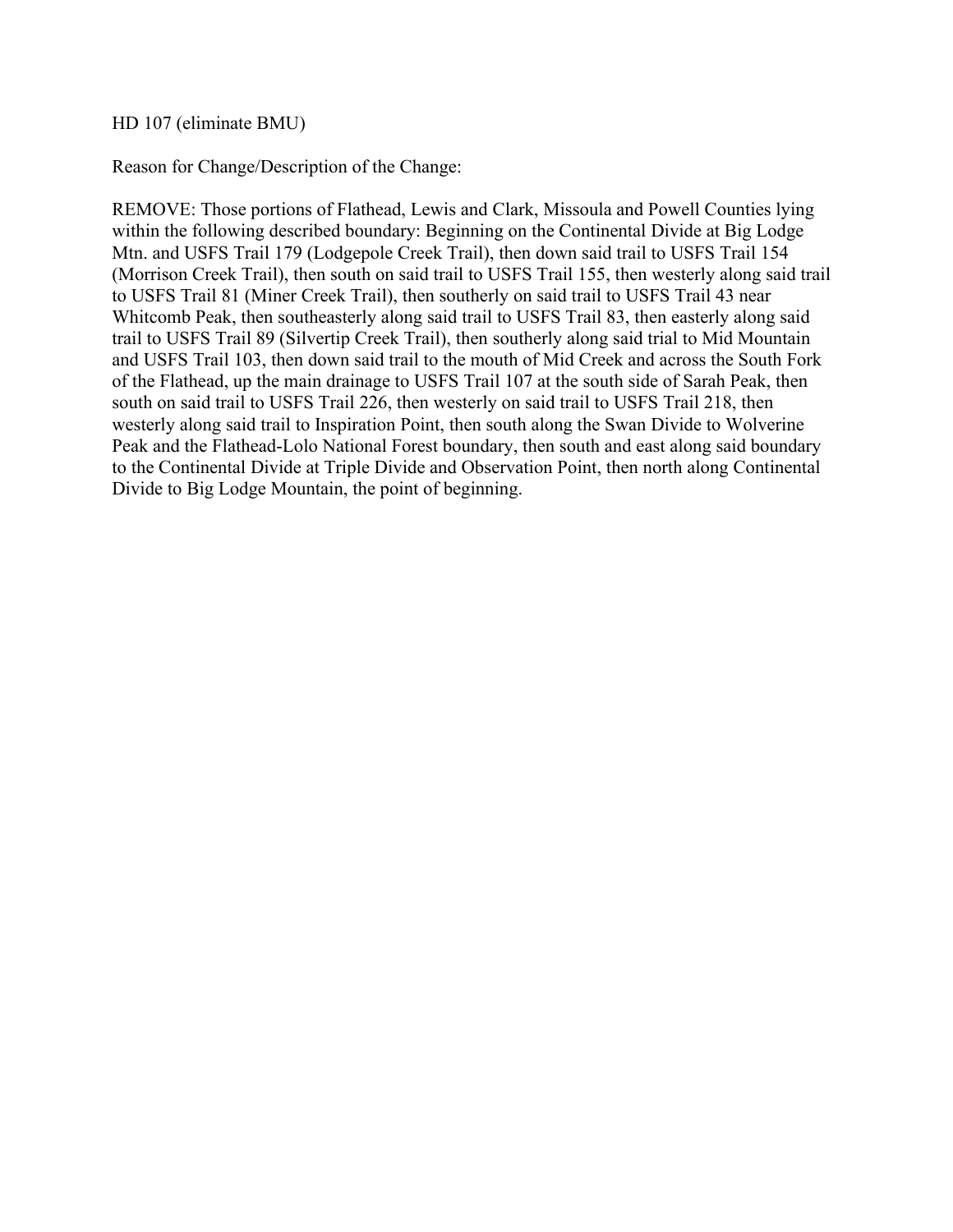HD 108 (eliminate BMU)

Reason for Change/Description of the Change:

REMOVE: That portion of Sanders County lying within the following described boundary: Beginning at the junction of State Route 200 and the Flathead Indian Reservation boundary (Section 6, R24W, T18N), then southerly along said boundary to the Sanders County line, then westerly along said line to the Clark Fork-Ninemile Divide, then westerly along said divide to USFS Trail 242, then northerly along said trail to the Cascade Campground along the Clark Fork River, then northwesterly up said river to USFS Trail 1714, then northerly along said trail to USFS Road 7592, then north and westerly along said road to USFS Trail 404, then westerly along said trail through Combest Peak to the Sanders-Mineral County line, then westerly along said line to the Montana- Idaho border, then continuing northwesterly along said border to State Route 200, then southeasterly along said route to the Flathead Indian Reservation boundary, the point of beginning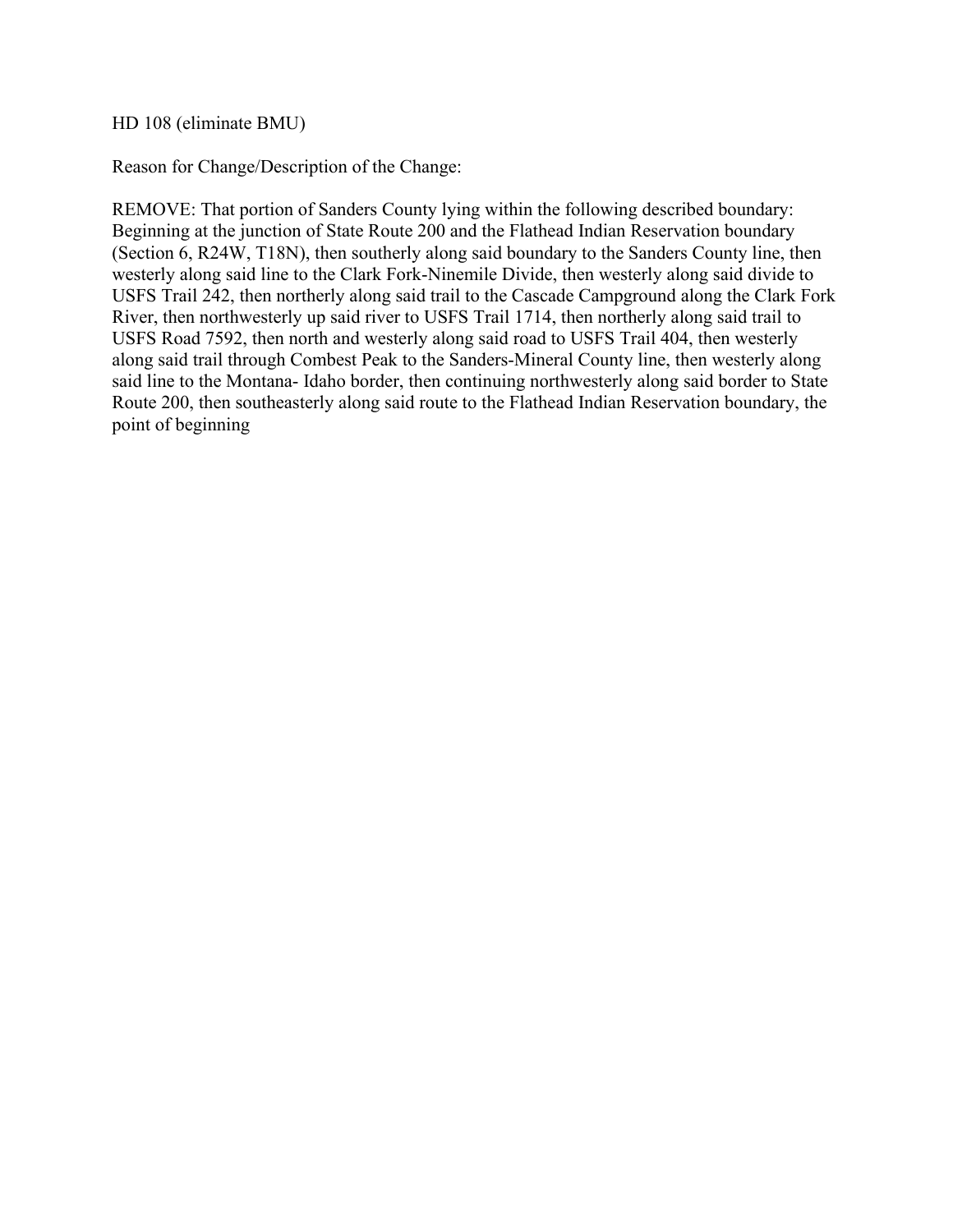Reason for Change/Description of the Change: Simplify regulations and align with Elk/Deer hunting district numbers and boundaries

ADD: Those portions of Flathead and Lincoln Counties lying within the following- described boundary: Beginning at the mouth of the North Fork of the Flathead River, then northerly up the river to the Canadian border, then westerly along said border to the divide between Weasel Creek and the North Fork of the Flathead River, then southerly along said divide to the Russky Creek Road, then westerly along said road to Stillwater Road 900, then southerly along said road to US Highway 93 at Stryker then southerly along said highway to junction of East 2nd Street, then easterly and northerly to East Edgewood Drive, then easterly along said drive to Tamarack Lane, then easterly along said lane to 12th Ave NW, then southerly along said avenue to US Highway 2, then easterly along said highway to the Flathead River, then northerly along said river to the mouth of the North Fork of the Flathead River, the point of beginning.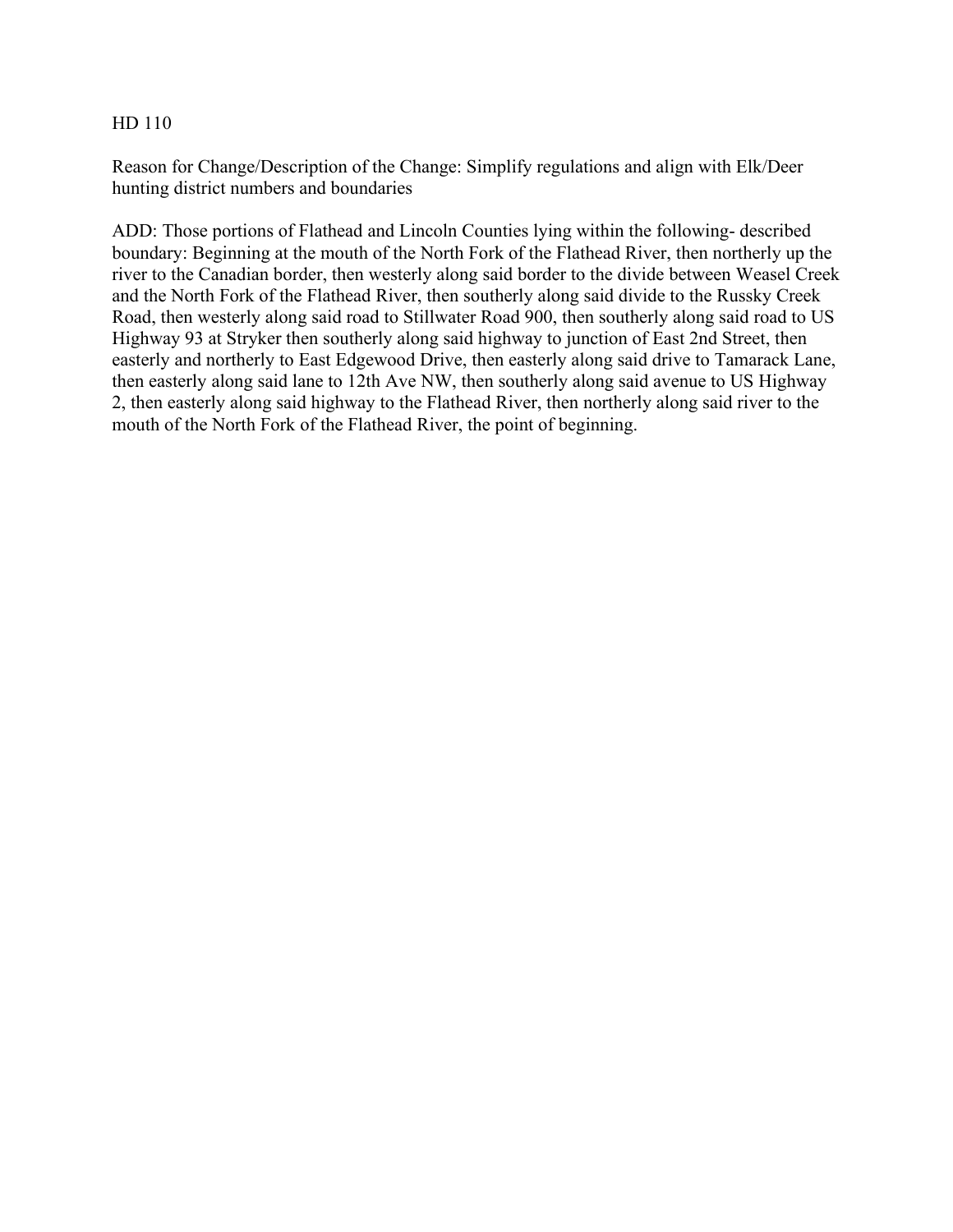Reason for Change/Description of the Change: Simplify regulations and align with Elk/Deer hunting district numbers and boundaries

ADD: Those portions of Flathead and Lincoln Counties lying within the following- described boundary: Beginning where the Thompson River County Road meets US Highway 2, then southerly along the Thompson River County Road to Shroder Creek Road and USFS Trail 137, then easterly along said road and trail to USFS Trail 132, then southeasterly to USFS Trail 290, then along said trail to the Flathead Indian Reservation Boundary, then easterly along said boundary to Flathead Lake, then northerly and easterly along the shore of said lake to Somers Fishing Access site and US Highway 93, then northerly along said highway to Rocky Cliff Road, then westerly along said road to Foys Canyon Road, then southerly, westerly and northerly along said road to Whalebone Drive then westerly to Dern Road to US Highway 2, then westerly along said highway to the Thompson River County Road, the point of beginning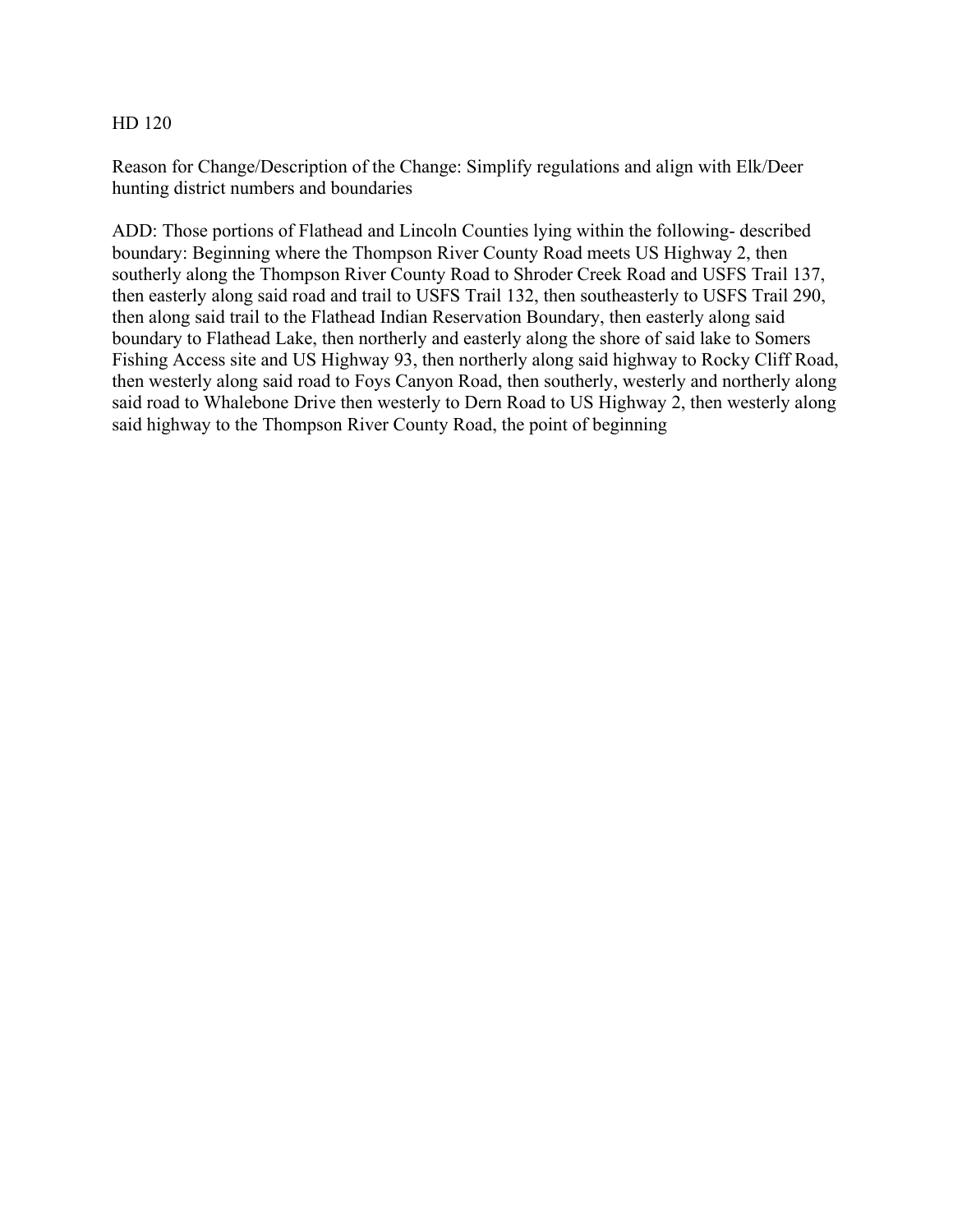Reason for Change/Description of the Change: Simplify regulations and align with Elk/Deer hunting district numbers and boundaries

ADD: That portion of Sanders County lying within the following-described boundary: Beginning where the Sanders- Lincoln County line intersects the Idaho border, then south and southeasterly along said border to the Kootenai-Lolo National Forest boundary in Section 34, T22N, R32W, then easterly along said boundary through Emma Peak, Helwick Peak and Mosquito Peak, then easterly along said boundary on Sievers Ridge, then continuing easterly along said ridge leaving the Kootenai-Lolo National Forest boundary, then continuing easterly along Sievers Ridge to its termination at the junction with the Mosquito Creek Road in Section 22, T22N, R30W, then easterly along said road to State Route 200,then southeasterly along said route through Thompson Falls to the Thompson Falls River Bridge, then northeasterly up the Thompson River to USFS Trail 433, then northerly up said trail to Marmot Peak, then westerly along said trail to Mt. Headley and USFS Trail 528, then northerly up said trail to the Vermillion River Divide, then northerly along said divide to the Sanders-Lincoln County Line in Section 19, T25N, R28W, then westerly along said county line to the Idaho border, the point of beginning.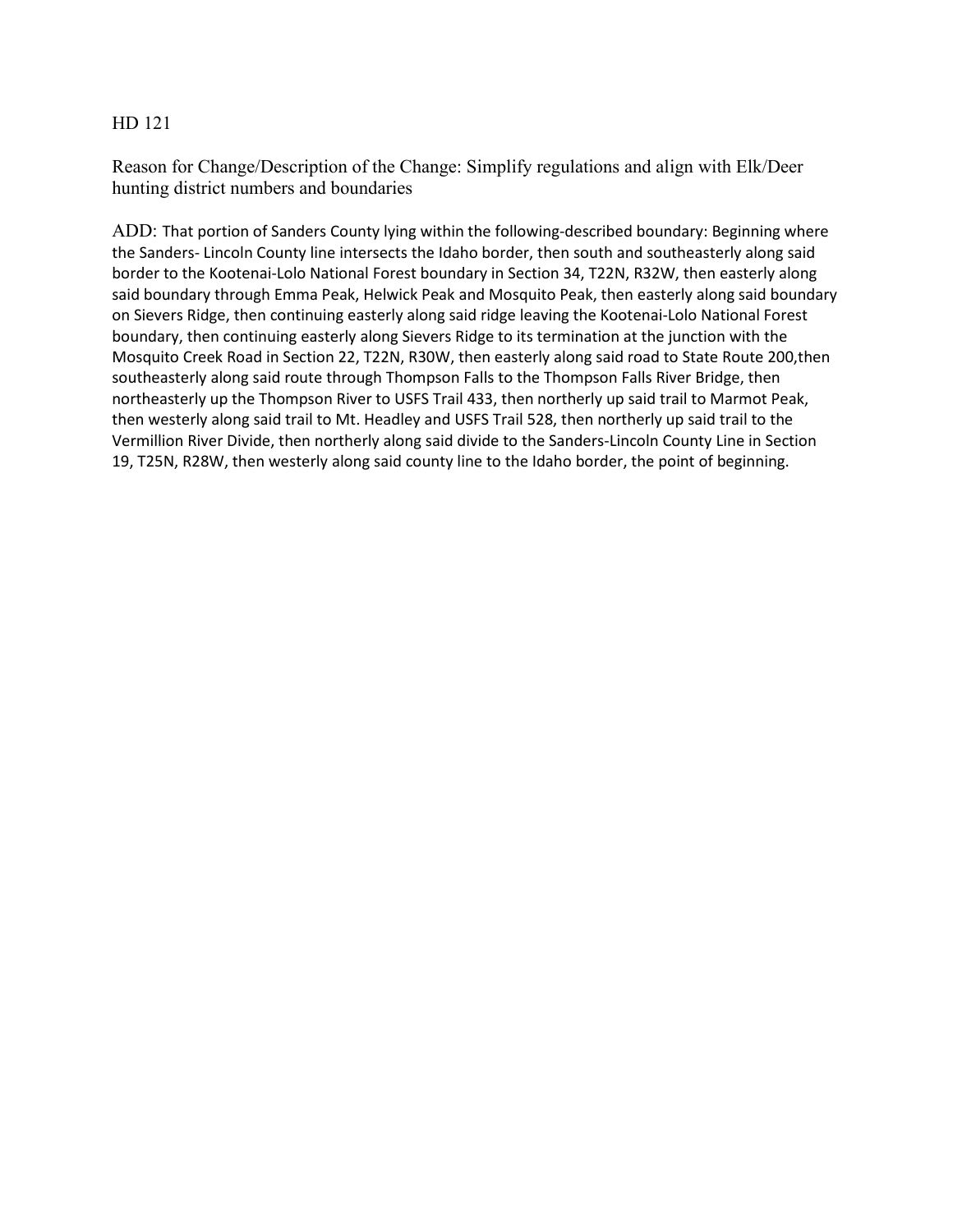Reason for Change/Description of the Change: Simplify regulations and align with Elk/Deer hunting district numbers and boundaries

ADD: Those portions of Flathead, Sanders and Lincoln Counties lying within the followingdescribed boundary: Beginning where the Thompson River County Road meets US Highway 2, then southerly along said highway to the Shroder Creek Road and USFS Trail 137, then easterly along said road and trail to USFS Trail 132, then southeasterly to USFS Trail 290, then along said trail to the Flathead Indian Reservation Boundary, then southerly along said boundary to the Sanders County line, then westerly along said line to the Clark Fork-Ninemile Divide, then westerly along said divide to the USFS Trail 242, then northerly along said trail to the Clark Fork River, then easterly and northerly along the eastern shore of the Clark Fork River to the confluence of the Flathead River, then westerly along the northern shore of the Clark Fork River to the Thompson River, then northeasterly up said river to USFS Trail 433, then northerly up said trail to Marmot Peak, then westerly along said trail to Mt. Headley and USFS Trail 528, then northerly up said trail to the Vermilion River Divide, then northerly along said divide to the Lincoln- Sanders County Line in Section 19, T25N, R28W, then northeasterly along said county line (Hydrological Divide) through Davis Peak, then northerly along said Hydrologic Divide T26N, R27W, S30 to USFS Road 6769, T26N, R28W, S12, then northeasterly along said road to USFS Road 9991, then northerly along said road to US Highway 2, then easterly along said highway to the Thompson River County Road, the point of beginning.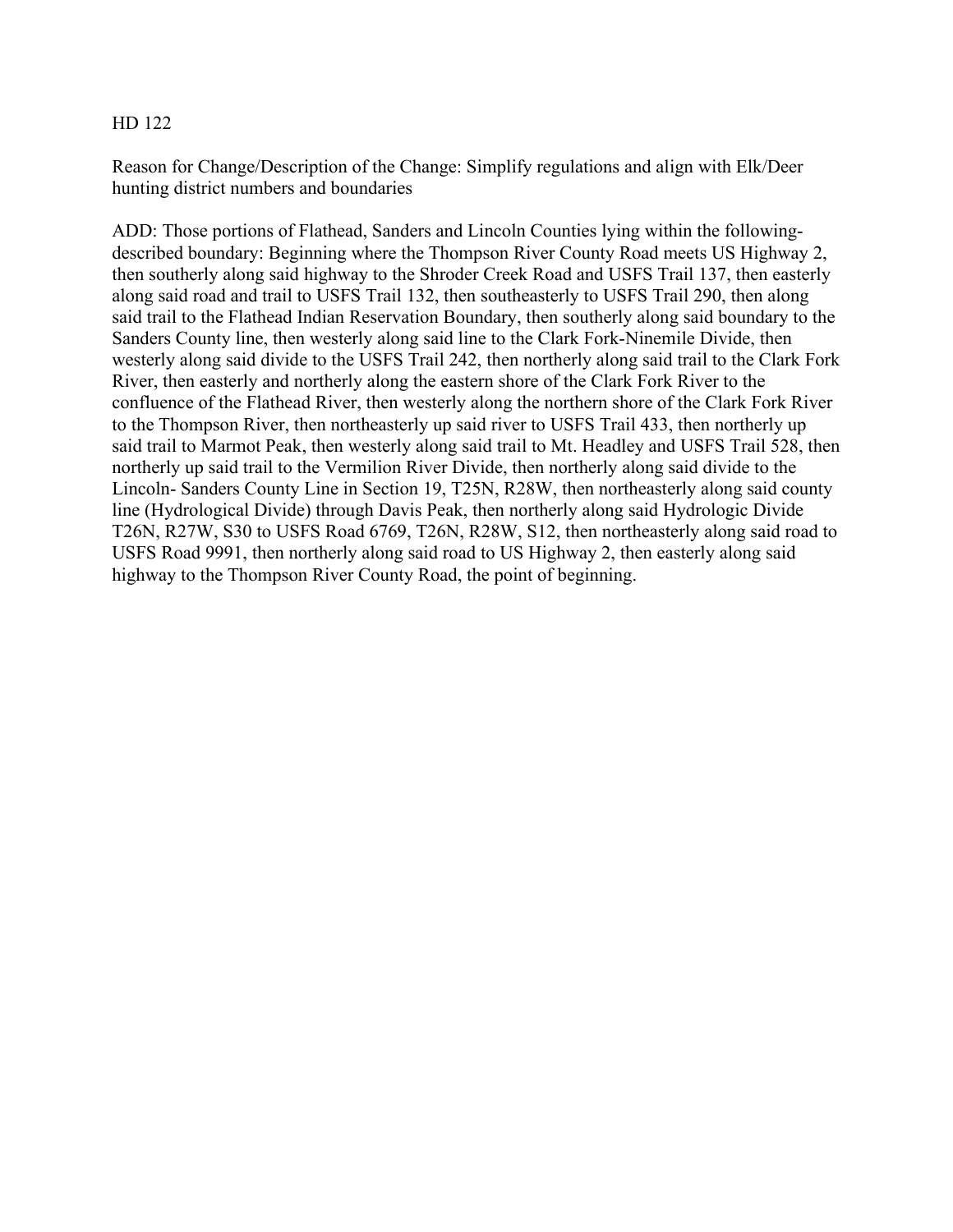Reason for Change/Description of the Change: Simplify regulations and align with Elk/Deer hunting district numbers and boundaries

ADD: That portion of Sanders County lying within the following-described boundary: Beginning where State Route 200 meets the Mosquito Creek Road, then westerly along said road for 1.38 miles to the intersection of Sievers Ridge in Section 22, T22N, R30W, then westerly up said ridge to the Kootenai-Lolo National forest Boundary, then westerly along said boundary to Mosquito Peak, then westerly from said peak through the Helwick, Emma, Beaver Peak divide to the Montana-Idaho border in Section 34, T22N, R23W, then southerly along said border to the Sanders-Mineral County line, then easterly along said line to the junction of USFS Trail 404, then easterly along said trail to through Combest Peak along said trail to the intersection of USFS Road 7592, then northeasterly along said road to the junction of USFS Trail 1714, then southerly along said trail to the Clark Fork River, then northeasterly downstream said river to the confluence of the Clark Fork River and Flathead River, then westerly along the northern shore of said river to the confluence of the Clark Fork River and the Thompson River, then up said river to the Thompson River Bridge and State Route 200, then westerly along said route through Thompson Falls to the Mosquito Creek Road, the point of beginning.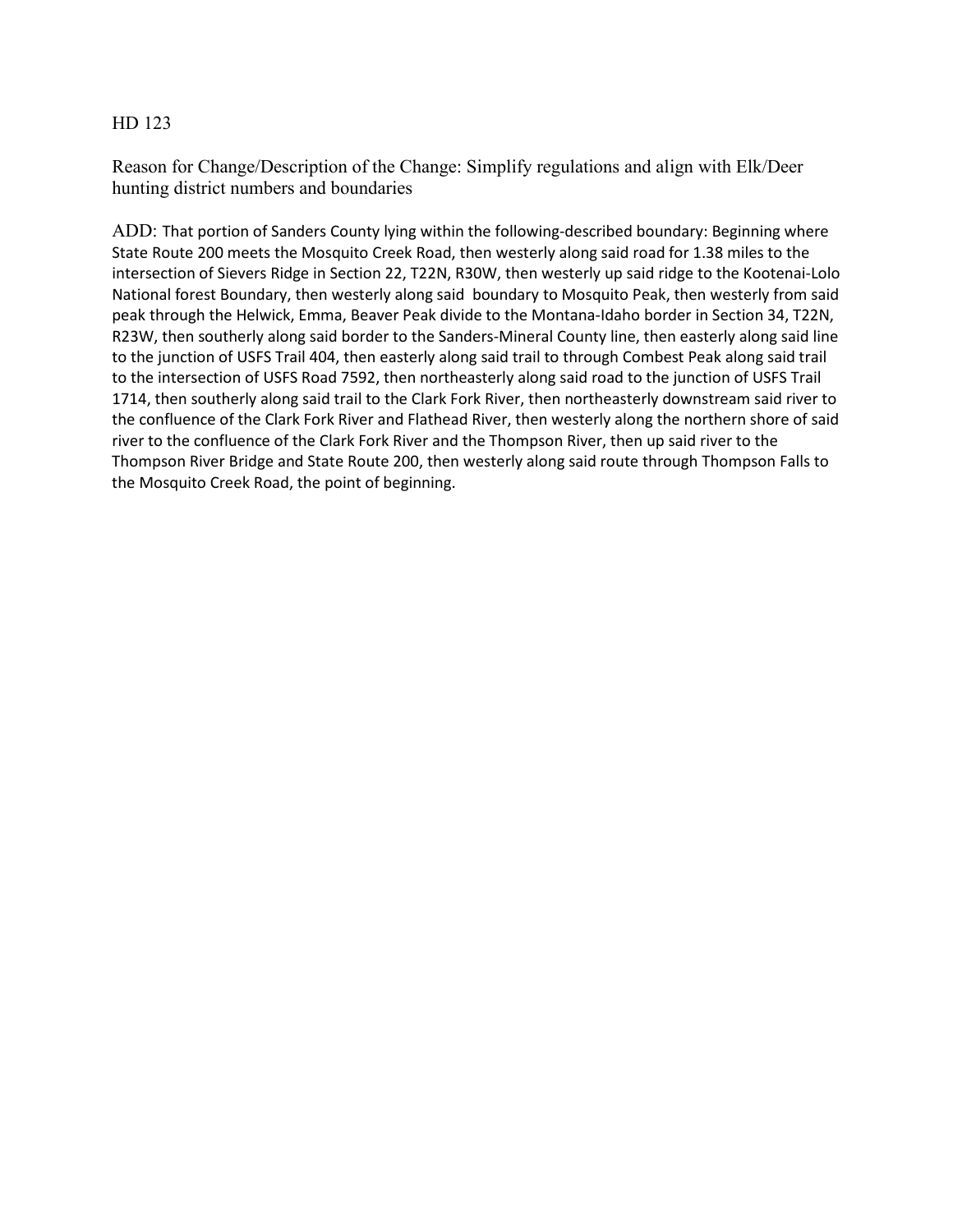Reason for Change/Description of the Change: Simplify regulations and align with Elk/Deer hunting district numbers and boundaries

ADD: Those portions of Lake and Missoula Counties lying within the following-described boundary: Beginning at Swan Lake and the confluence of Groom Creek, then northeasterly along said creek to USFS Trail 61, then northerly along said trail to the Swan Divide, then southerly along said divide to Wolverine Peak and the Clearwater River/Swan River Divide, then southwesterly along said divide (Flathead NF/Lolo NF boundary) to the Flathead Indian Reservation Boundary, then westerly and northerly along said boundary to the head of Lime Creek in T25N, R18W, Section 31, then west along the USFS Boundary to the lake shore of Flathead Lake, then northerly to confluence of Hunger Creek, then follow said creek northeasterly to USFS Boundary, then northerly along said boundary to T26N, R19W, Section 8, then westerly along USFS Boundary and then southeasterly along said boundary to Lake Shore of Swan Lake, then cross the lake to the east to opposite shoreline, then follow lakeshore to the confluence of Groom Creek, the point of beginning.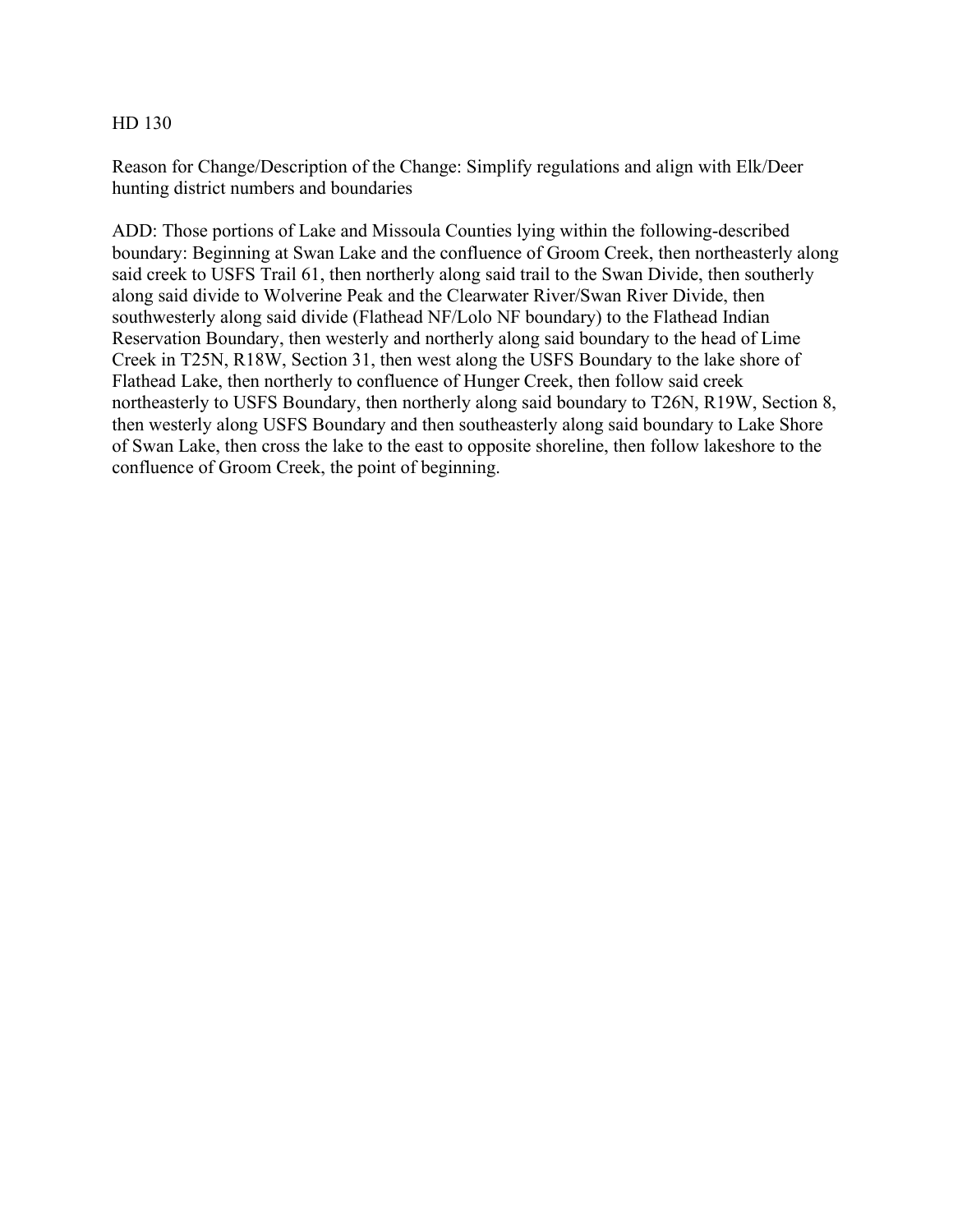Reason for Change/Description of the Change: Simplify regulations and align with Elk/Deer hunting district numbers and boundaries

ADD: That portion of Flathead County lying within the following-described boundary: Beginning at Inspiration Point on the Swan Divide and the Middle Fork Creek/ Inspiration Creek Divide, then northeasterly along said creek divide to USFS Trail 218, then southerly along said trail to USFS Trail 226 (Picture Peak Trail), then easterly along said trail to USFS Trail 107 near Picture Peak, then northerly along said trail to the south side of Sarah Peak, then easterly along the main creek starting southeast of Sarah Peak to the South Fork Flathead River and the mouth of Mid Creek/USFS Trail 103, then northeasterly along said trail to USFS Trail 89 at Mid Mtn., then easterly and northerly along said trail to USFS Trail 83 (near Silvertip Cabin), then northwesterly along said trial to USFS Trail 43, then northwesterly along said trail to USFS Trail 327 east of Whitcomb Peak, then northwesterly along said trail to USFS 81 and the South Fork Flathead River/Middle Fork Flathead River Divide, then northwesterly along said divide (Twin Mtn., Prospector Mtn., Great Northern Mtn.) to USFS Trail 331, then northwesterly along said trail to US Highway 2, then westerly on said highway to Ousel Creek, then northerly along said creek to the Middle Fork Flathead River, then westerly along said river to the Flathead River at the confluence of the North Fork Flathead River, then southerly along said river to the South Fork Flathead River, then westerly along the Flathead River to Badrock Canyon Fishing Access Site, then southerly to Highway 2 and the USFS Boundary in T30, R20, Section 11, then follow the USFS boundary southerly to the confluence of Groom Creek and Swan Lake, then follow Groom Creek northeasterly along said creek to USFS Trail 61, then northerly along said trail to the Swan Divide, then southerly along said divide to Inspiration Point, the point of the beginning.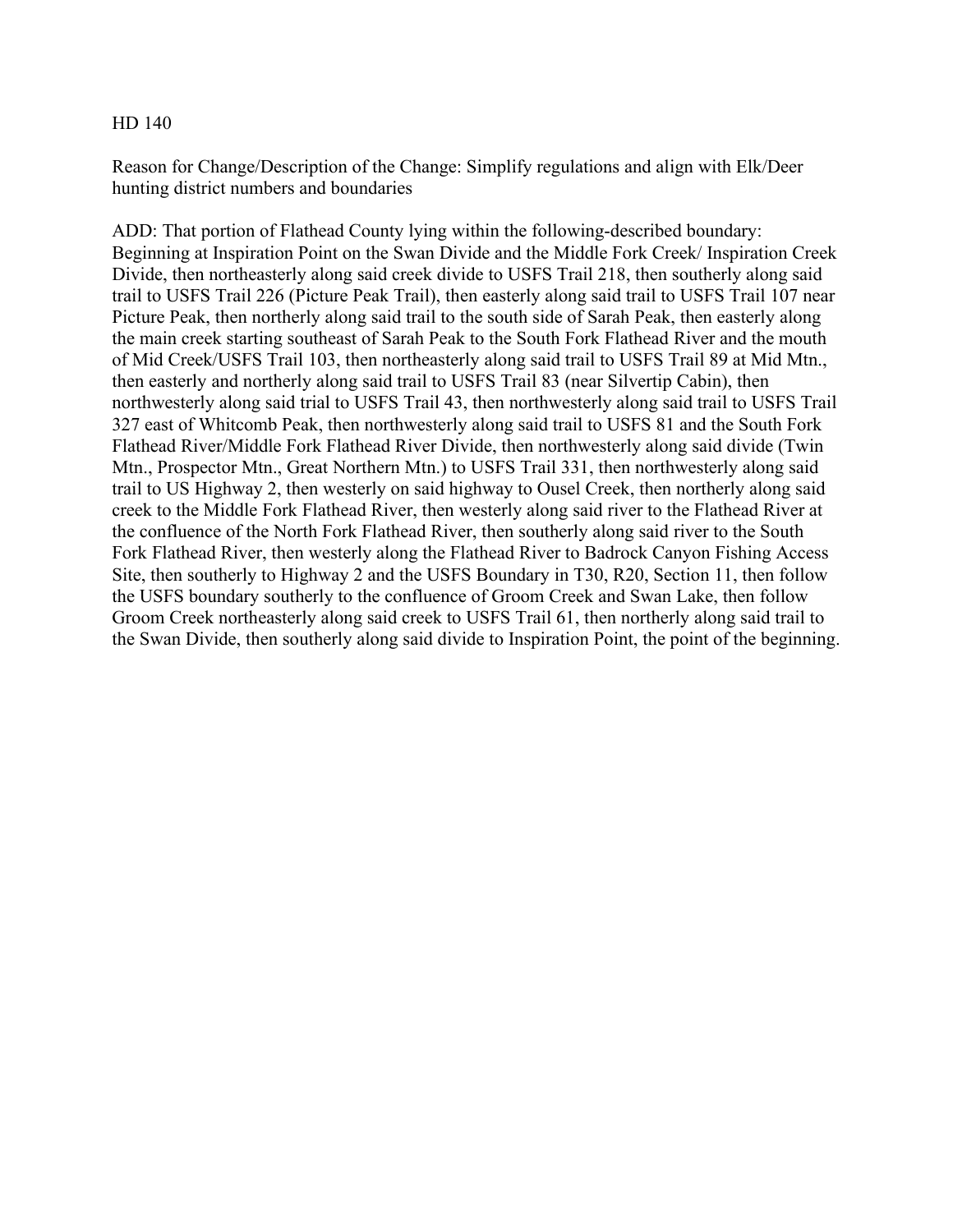Reason for Change/Description of the Change: Simplify regulations and align with Elk/Deer hunting district numbers and boundaries

ADD: That portion of Flathead County lying within the following-described boundary: Beginning at the Glacier National Park Boundary and the Continental Divide (near Marias Pass), then southerly along said divide to USFS Trail 179 (east of Big Lodge Mtn.), then southerly and southwesterly along said trail to USFS Trail 154, then southwesterly along said trail to USFS Trail 155, then westerly along said trail to USFS Trail 81, then southerly along said trail to the South Fork Flathead River/Middle Fork Flathead River Divide (near Whitcomb Peak), then northwesterly along said divide (Twin Mtn, Prospector Mtn, Great Northern Mtn) to USFS Trail 331, then northwesterly along said trail to US Highway 2, then westerly on said highway to Ousel Creek, then northerly along said creek to the Middle Fork Flathead River and the Glacier National Park Boundary, then southeasterly and northeasterly along said boundary to the Continental Divide, the point of beginning.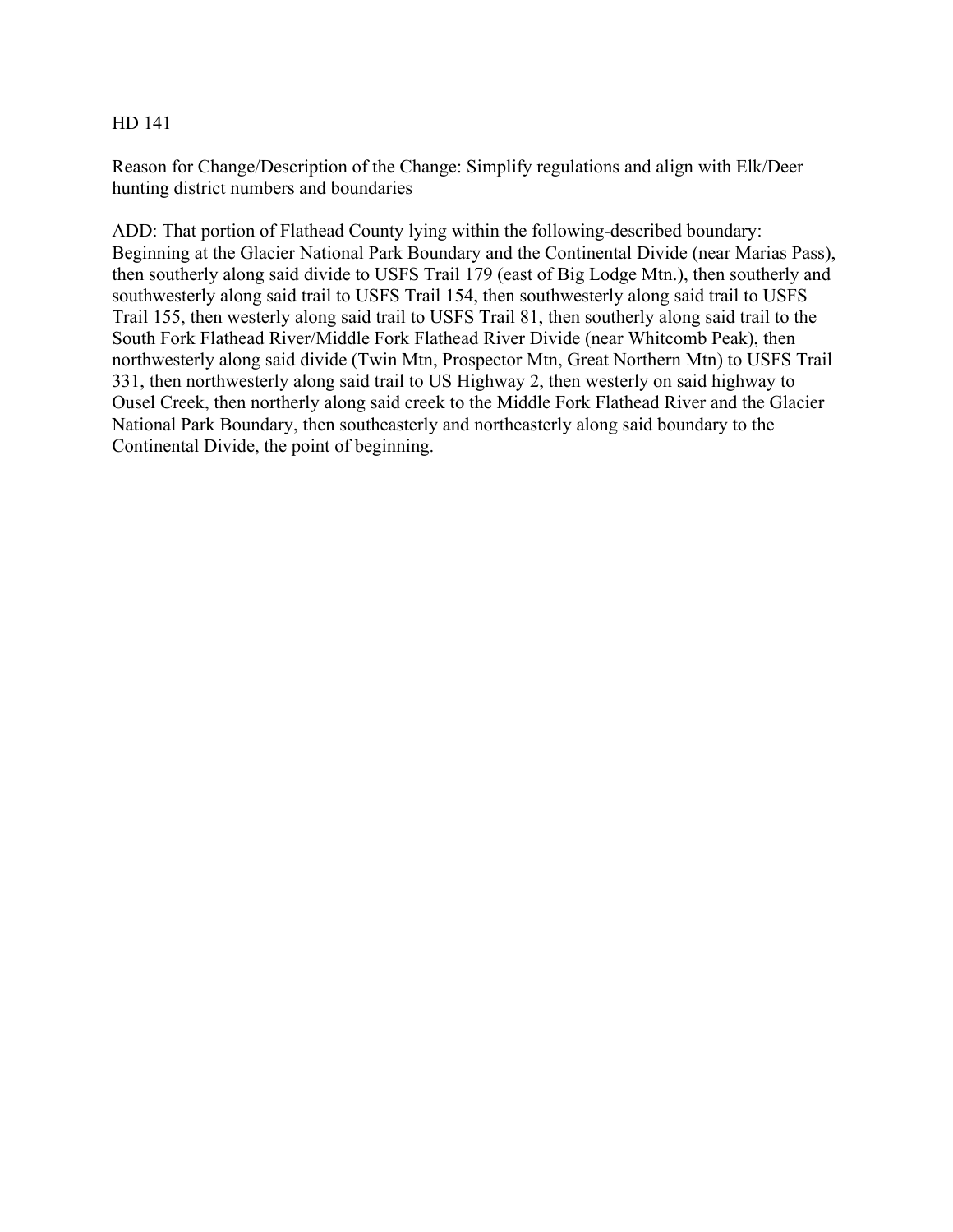Reason for Change/Description of the Change: Simplify regulations and align with Elk/Deer hunting district numbers and boundaries

ADD: Those portions of Flathead, Missoula and Powell Counties lying within the followingdescribed boundary: Beginning at Inspiration Point on the Swan Divide and the Middle Fork Creek/Inspiration Creek Divide, then northeasterly along said creek divide to USFS Trail 218, then easterly along said trail to USFS Trail 226 (Picture Peak Trail), then easterly along said trail to USFS Trail 107 near Picture Peak, then northerly along said trail to the south side of Sarah Peak, then easterly along the main creek to the South Fork Flathead River and the mouth of Mid Creek/USFS Trail 103, then northeasterly along said trail to USFS Trail 89 at Mid Mtn, then northeasterly along said trail to the Silvertip Creek/Mid Creek Divide, then northerly along said divide to USFS Trail 89, then easterly and northerly along said trail to USFS Trail 83, then northwesterly along said trail to USFS Trail 43, then northwesterly along said trail to USFS Trail 327 east of Whitcomb Peak, then westerly along said trail to USFS Trail 81, then northerly along said trail to USFS Trail 155, then easterly along said trail to USFS Trail 154, then northeasterly along said trail to USFS Trail 179, then easterly and northerly along said trail to the Continental Divide to the Lolo NF/Flathead NF Boundary at Triple Divide Peak, then westerly along said boundary to the Swan Divide at Wolverine Peak, then northerly along said divide to Inspiration Point, the point of beginning.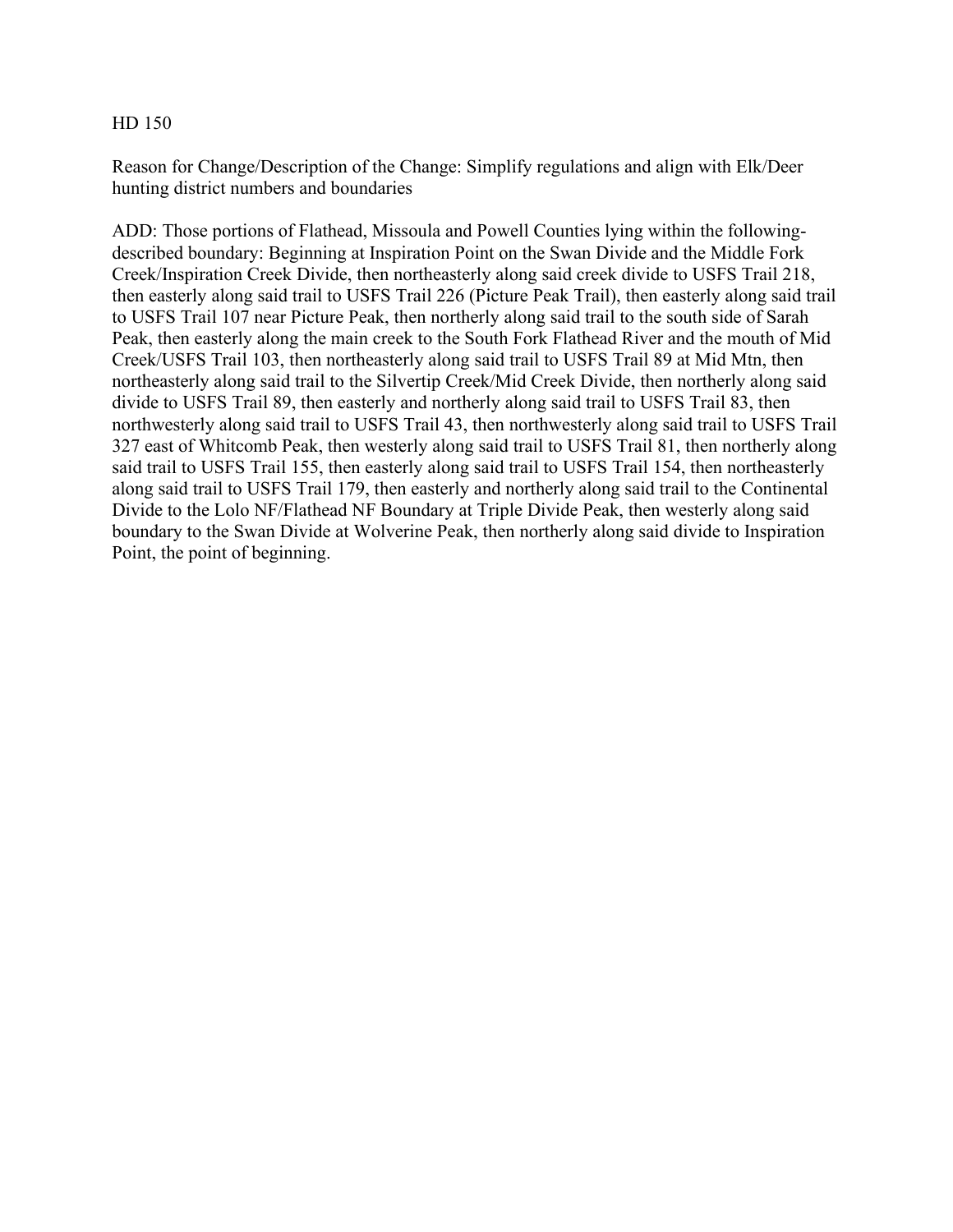Reason for Change/Description of the Change: Simplify regulations and align with Elk/Deer hunting district numbers and boundaries

ADD: That portion of Flathead County lying within the following-described boundary: Beginning where State Route 35 bridge crosses the Swan River, then southerly along the lakeshore of Flathead Lake to the confluence of Hunger Creek and then northeasterly along said creek to USFS boundary, then northerly along said boundary to T26N, R19W, Section 8, then west long USFS Boundary and then southeasterly along said boundary to the lakeshore of Swan Lake. Cross the lake shore to the east to opposite shoreline, then follow shoreline southerly to USFS boundary south of the confluence of How Creek, then follow USFS Boundary northerly to US Highway 2, then westerly along said highway to 12th Avenue West, Columbia Falls, then northerly to Tamarack Lane, then westerly to East Edgewood Drive and continue westerly to East 2nd Street, Whitefish, then south and westerly to US Highway 93, then west and northerly along said highway to Farm-to-Market Road, then southerly along said road to West Spring Creek Road across US Highway 2 on to Dern Road then east on Whalebone Drive to Foys Lake Road, then southerly onto Foys Canyon Road to Rocky Cliff Road, then easterly to US Highway 93, then southerly along said highway to the Somers Fishing Access Site and the north shore of Flathead Lake, then easterly along said shore to the Swan River, then easterly along the north shore of said river to State Route 35 Bridge, the point of beginning.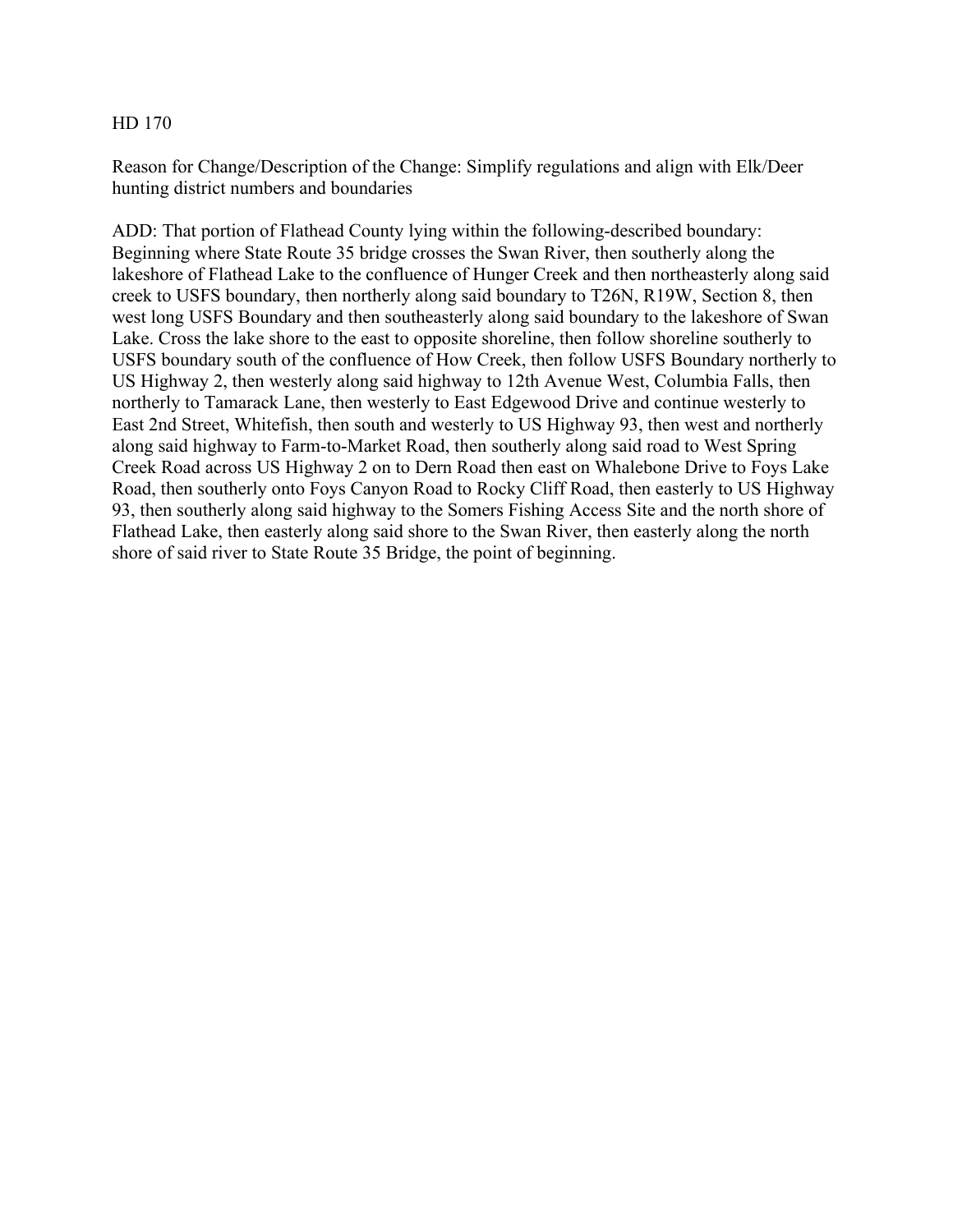# Region 2

HD 200

Reason for Change/Description of the Change: To align with the same change in deer/elk HDs 201 and 260

FROM: Those portions of Mineral and Missoula Counties lying within the following described boundary: Beginning at Lolo and the junction of US Highway 93 and US Highway 12, then westerly along US Highway 12 to Lolo Pass and the Montana-Idaho border, then northwesterly along said border, crossing Interstate 90 at Lookout Pass and continuing along said border to the Mineral-Sanders County Line, then in an easterly and southerly direction along said county line (C-C Divide) to USFS Trail 404 near Combest Peak, then easterly on said trail to the Miller Creek Loop USFS Road 7592, then easterly along said road to its junction with USFS Trail 1714, then southerly on said trail to Cascade Campground along the Clark Fork River, then south across said river along USFS Trail 242 to USFS Road 97, then easterly on said road to Ninemile-Siegel Creek Divide (Sanders-Mineral County Line), then northeasterly along said pass to the Flathead Indian Reservation boundary, then southeasterly along said boundary to US Highway 93 near Evaro, then along said highway to Interstate 90, then westerly along said interstate to the first interstate bridge over the Clark Fork River, then easterly along said river to Harpers Bridge and County Road 30 (Big Flat Road), then southerly along said road to US Highway 93, then southerly along said highway to Lolo, the point of beginning.

TO: Those portions of Mineral and Missoula Counties lying within the following described boundary: Beginning at Lolo and the junction of US Highway 93 and US Highway 12, then westerly along US Highway 12 to Lolo Pass and the Montana-Idaho border, then northwesterly along said border, crossing Interstate 90 at Lookout Pass and continuing along said border to the Mineral-Sanders County Line, then in an easterly and southerly direction along said county line (C-C Divide) to USFS Trail 404 near Combest Peak, then easterly on said trail to the Miller Creek Loop USFS Road 7592, then easterly along said road to its junction with USFS Trail 1714, then southerly on said trail to Cascade Campground along the Clark Fork River, then south across said river along USFS Trail 242 to USFS Road 97, then easterly on said road to Ninemile-Siegel Creek Divide (Sanders-Mineral County Line), then northeasterly along said pass to the Flathead Indian Reservation boundary, then southeasterly along said boundary to US Highway 93 near Evaro, then along said highway to Interstate 90, then westerly along said interstate to the Clark Fork River, then easterly along the south shore of said river to Deep Creek, then west along said creek to County Road 30 (Big Flat Road), then southerly along said road to US Highway 93, then southerly along said highway to Lolo, the point of beginning.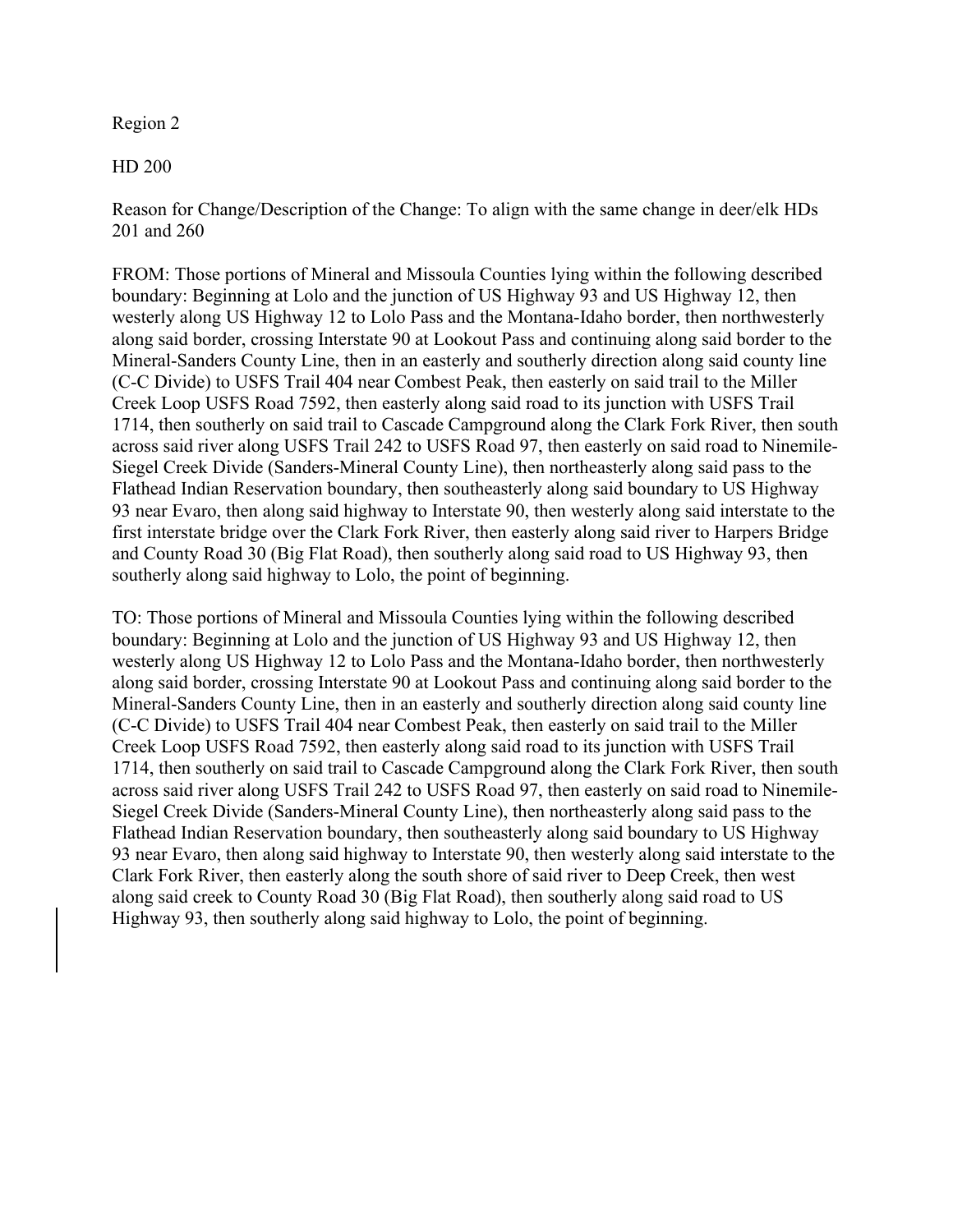# **216 Sapphire-Flint Creek**:

**From:** Those portions of Missoula, Ravalli, Granite, Powell and Deer Lodge Counties lying within the following described boundary: Beginning at Lolo, then north along US Highway 93 to its intersection with Blue Mountain Road, then northwesterly along said road to Big Flat Road, then northerly along said road to Harper's Bridge across the Clark Fork River, then northwesterly down the west bank of said river to the first Interstate 90 bridge west of the Ninemile Interchange, then southeasterly along Interstate 90 to its intersection with State Route 1 east of Anaconda, then west along said route to its junction with State Route 274 (Mill Creek Road), then in a southwesterly direction along said route to the Continental Divide, then southwesterly along said divide to the Montana-Idaho border, then westerly along said border to US Highway 93 at Lost Trail Pass, then north along said highway to Lolo, the point of beginning.

**To:** Those portions of Missoula, Ravalli, Granite, Powell and Deer Lodge Counties lying within the following described boundary: Beginning at Lolo, then north along US Highway 93 to its intersection with Blue Mountain Road, then northwesterly along said road to Big Flat Road, then northerly along said road to Deep Creek, then east along said creek to the Clark Fork River, then northwesterly along the south shore of said river to Interstate 90, then southeasterly along said Interstate to its intersection with State Route 1 east of Anaconda, then west along said route to its junction with State Route 274 (Mill Creek Road), then in a southwesterly direction along said route to the Continental Divide, then southwesterly along said divide to the Montana-Idaho border, then westerly along said border to US Highway 93 at Lost Trail Pass, then north along said highway to Lolo, the point of beginning.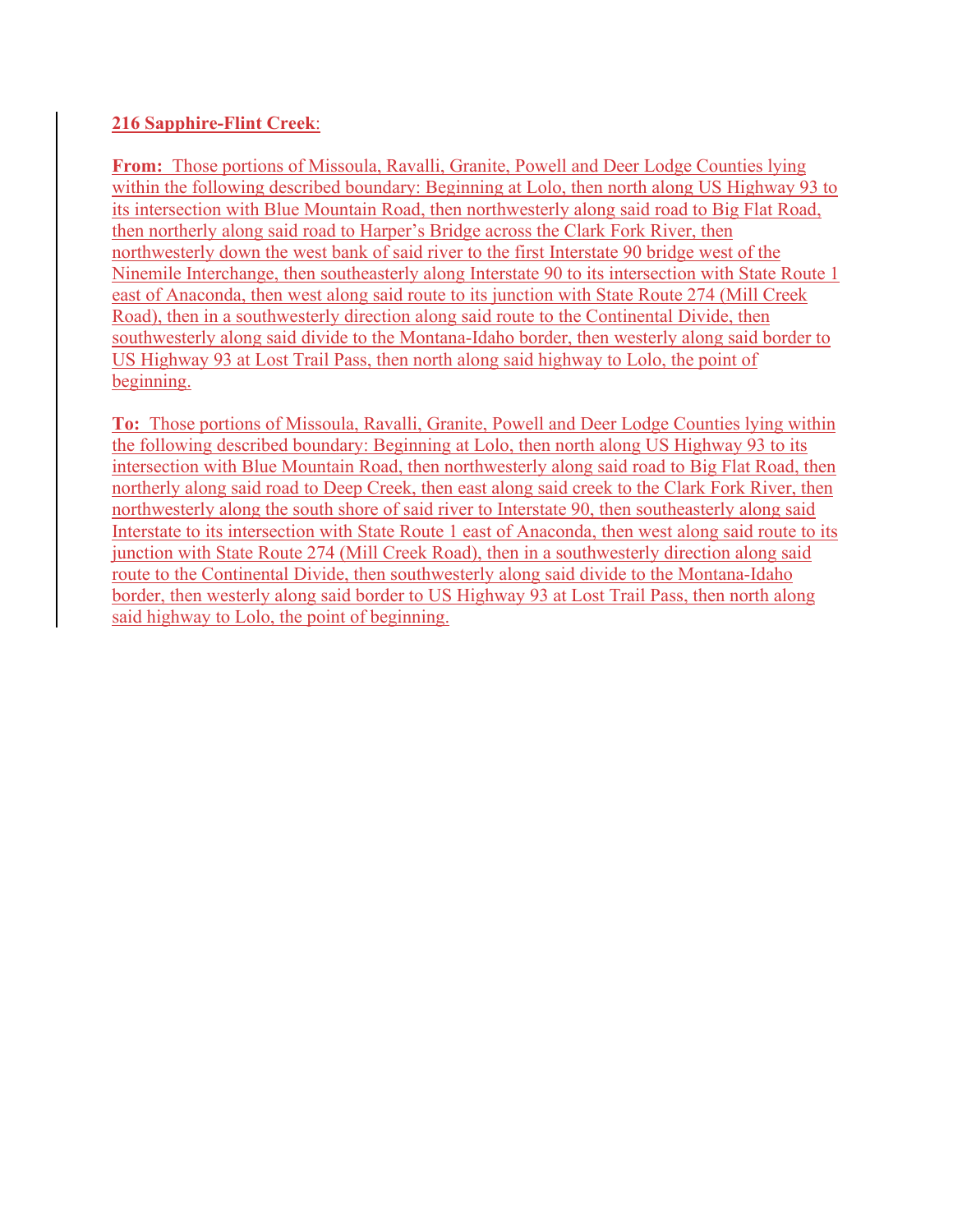Region 3

HD 316

Reason for Change/Description of the Change: Regulations simplification with an easier to identify southeast border of the BMU and matching that border to the western extent of occupied grizzly bear habitat being used to determine the areas allowed for hunting bears with hounds.

FROM: Those portions of Silver Bow, Deer Lodge, Beaverhead, and Madison Counties lying within the following described boundary: Beginning at Dillon, then southerly on Interstate 15 to its junction with State Route 324 at Clark Canyon Dam, then westerly along said route to its junction with Medicine Lodge-Big Sheep Road, then southerly along said road to the Nicholia Deadman Road (Forest Development Road 9511 and 9512), then southeasterly along said road to the Montana-Idaho border at Medicine Lodge Pass (Old Bannock Pass), then southerly and northwesterly along said border and the Continental Divide, to Lost Trail Pass (where the Beaverhead County line intersects the Montana Idaho border), follow the Continental Divide northerly and northeasterly as it follows the Beaverhead and Deer Lodge County lines, then continue along the Continental Divide to Mt. Evans and Grassy Mtn. to its intersection with Route 274, then northerly along said route to State Route 1, then easterly along said route to Interstate 90, then easterly along said interstate to Interstate 15, then southerly on said interstate to Dillon, the point of beginning.

TO: Those portions of Silver Bow, Deer Lodge, Beaverhead, and Madison Counties lying within the following described boundary: Beginning at Dillon, then southerly on Interstate 15 to the Montana Idaho border, follow the Continental Divide northerly and northeasterly as it follows the Beaverhead and Deer Lodge County lines, then continue along the Continental Divide to Mt. Evans and Grassy Mtn. to its intersection with Route 274, then northerly along said route to State Route 1, then easterly along said route to Interstate 90, then easterly along said interstate to Interstate 15, then southerly on said interstate to Dillon, the point of beginning.